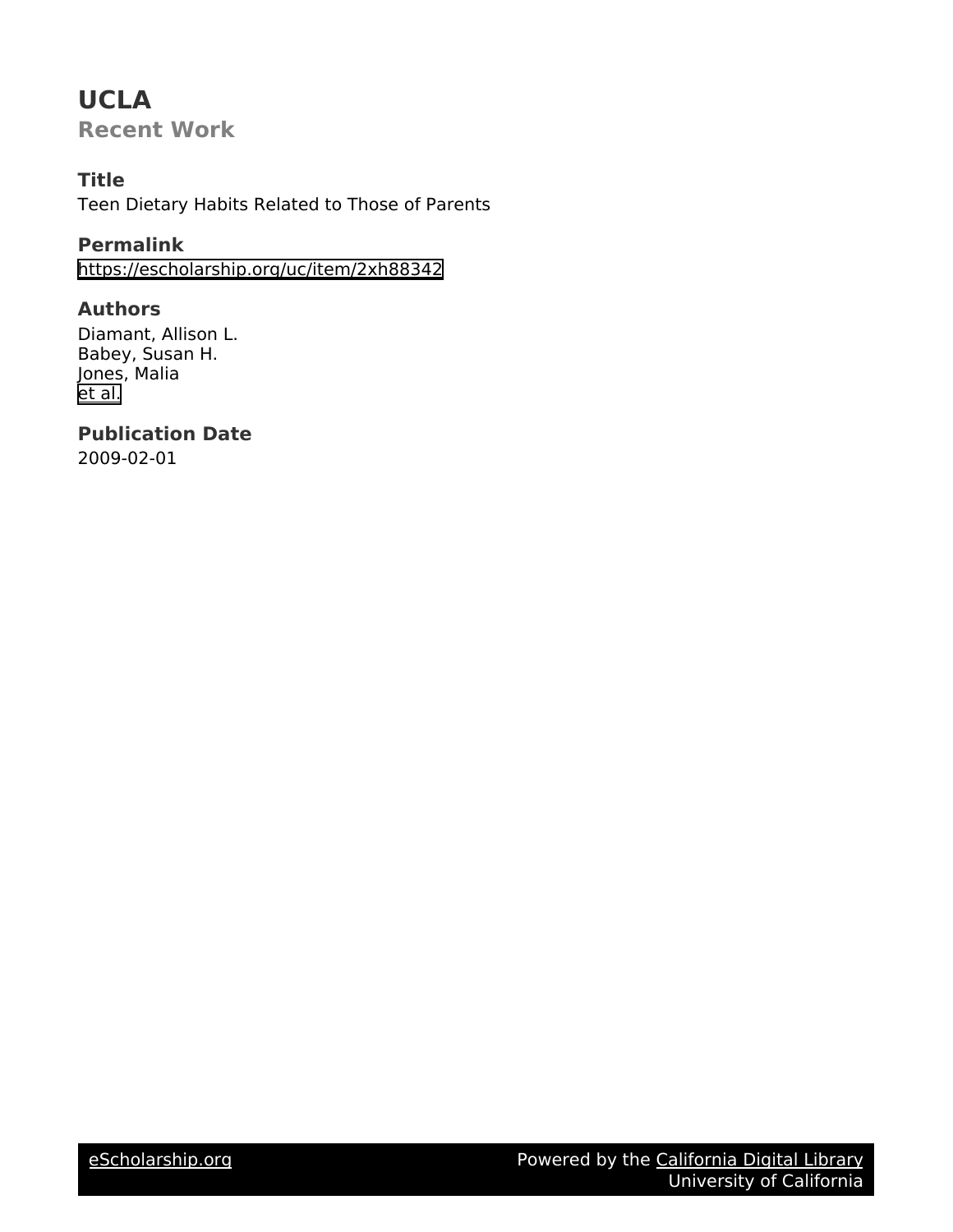February 2009

# Teen Dietary Habits Related to Those of Parents

Allison L. Diamant, Susan H. Babey, Malia Jones and E. Richard Brown

very day, over two million California adolescents (62%) drink soda and 1.4 million (43%) eat fast food, but only 38% eat five or more servings of fruits and vegetables.<sup>1</sup> Teen consumption of fruits and vegetables and soda is linked to the dietary habits of very day, over two million California adolescents (62%) drink soda and 1.4 million (43%) eat fast food, but only 38% eat five or more servings of fruits and vegetables.<br>Teen consumption of fruits and vegetables and soda is if their parents do so. Additionally, teens whose parents drink more soda in turn drink more soda themselves.

This policy brief examines adolescent consumption of fruits and vegetables, soda (not including diet soda) and fast food, and the relationship to parental dietary behaviors using data from the 2005 California Health Interview Survey (CHIS 2005).

## Teen Fruit and Vegetable Consumption Linked with Parent Consumption

Fruits and vegetables are low in calories and rich in vitamins, minerals and fiber. Increased consumption of fruits and vegetables is associated with reduced risk of health conditions such as obesity, diabetes, cancer and cardiovascular disease.<sup>2</sup> The 2005 Dietary Guidelines for Americans recommends that adolescents eat 1.5 to 2 cups of fruit and 2.5 to 3 cups of vegetables per day (approximately nine servings on average).3 However, in California, only 38% of teens consume just five servings of fruits and vegetables per day.

Fruit and vegetable consumption by adolescents is associated with that of their parents. Forty-two percent of adolescents whose parents eat five or more servings of fruits or vegetables daily also eat five

servings per day compared to only 35% of teens whose parents eat fewer than five servings per day (Exhibit 1).

Even when adjusting for age, gender, race, household income and number of fast food restaurants near home, teens whose parents eat five servings of fruits and vegetables per day are 16% more likely to also eat five servings per day than teens whose parents eat fewer than five servings per day.

## Teen Soda Consumption Higher When Parents Drink More Soda

Consumption of soda and other sugarsweetened drinks (referred to as soda in this brief) has been linked to higher caloric intake, reduced consumption of fruits and vegetables and excess weight gain.4 Although most soda is consumed at home, purchase of beverages from vending machines and consumption of fast food are associated with drinking soda.<sup>5</sup> In California, 62% of teens drink at least one soda per day, including 31% who drink two or more per day.

Teen soda consumption is associated with whether their parents drink soda. Almost



UCLA

Support for this policy brief was provided by a grant from The California Endowment.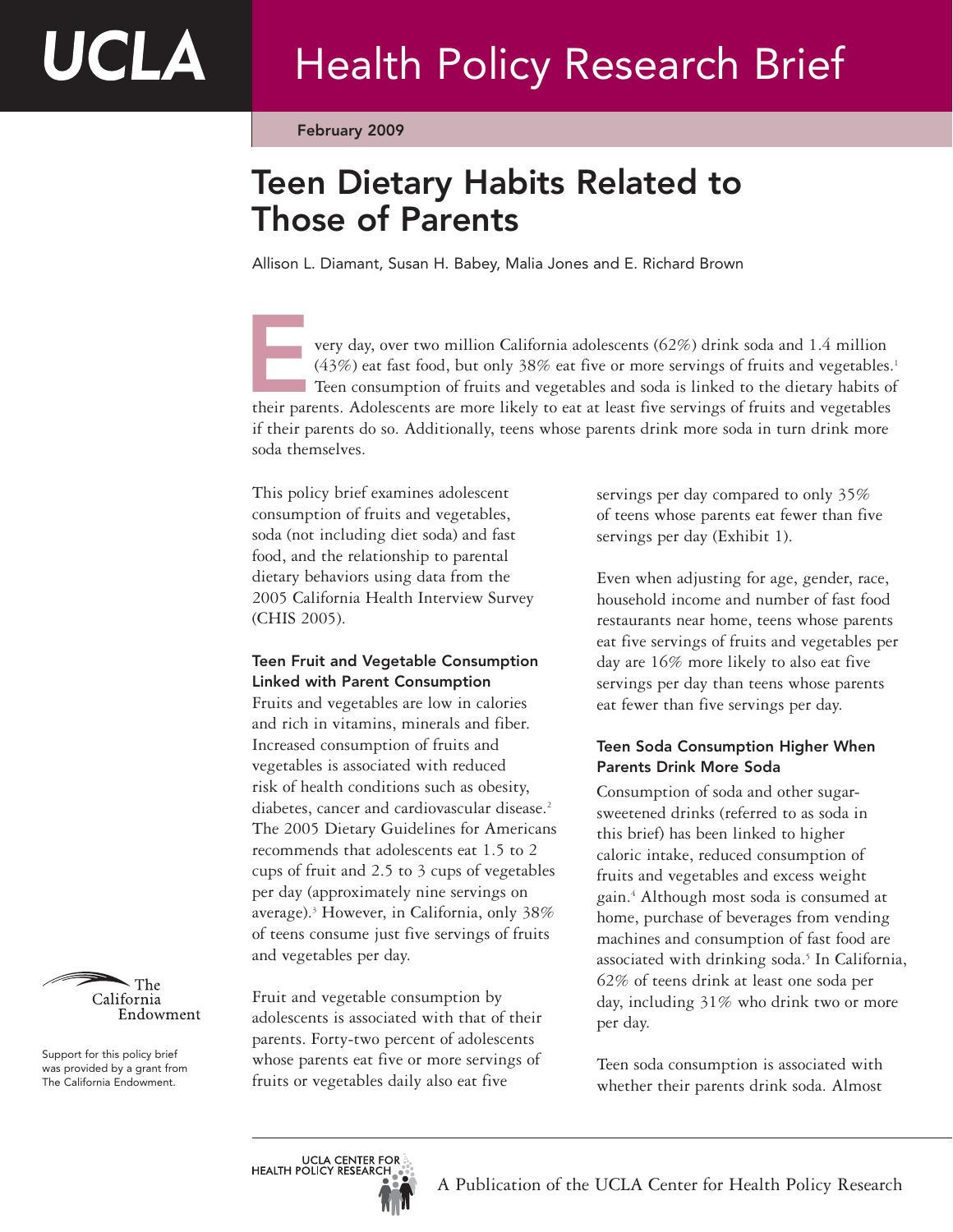Exhibit 1 **Percent of Adolescents Eating Five** or More Servings of Fruits and Vegetables per Day by Parental Fruit and Vegetable Consumption



Parental Fruit and Vegetable Consumption

Exhibit 2 **Percent of Adolescents Drinking One** or More Sodas per Day by Parental Soda Consumption



Source: 2005 California Health Interview Survey

three quarters of adolescents (73%) whose parents drink one or more sodas per day (not including diet soda) also consume at least one soda daily compared to just over half of those (53%) whose parents do not drink soda (Exhibit 2).

Even when adjusting for age, gender, race, household income and number of fast food restaurants near home, teens whose parents drink one or more sodas per day are nearly 40% more likely to drink soda every day themselves than teens whose parents do not drink soda.

There is also evidence that adolescent soda consumption is associated with parental consumption of fruits and vegetables. Almost two-thirds of teens (64%) whose parents do not eat five or more servings of fruits and vegetables daily had at least one soda per day, compared to 59% of teens whose parents ate five-a-day. However, this association is not independent of household income and individual demographic characteristics.

### Teen Fast Food Consumption

Fast food consumption among adolescents has increased considerably, and greater fast food consumption is associated with weight gain and lower dietary quality.6 In California, 43% of teens eat fast food at least once per day. Teen consumption of fast food is higher among those whose parents have poor dietary habits, such as drinking at least one soda or eating less than five servings of fruits and vegetables per day . Nearly half of adolescents (48%) whose parents drink soda every day have fast food at least once per day compared to 39% of those whose parents do not drink soda (Exhibit 3).

Adolescent consumption of fast food is lower among adolescents whose parents eat five or more servings of fruits and vegetables daily (Exhibit 3). Among adolescents whose parents consume fewer than five servings of fruits and vegetables daily, 45% eat fast food at least once per day compared to only

Source: 2005 California Health Interview Survey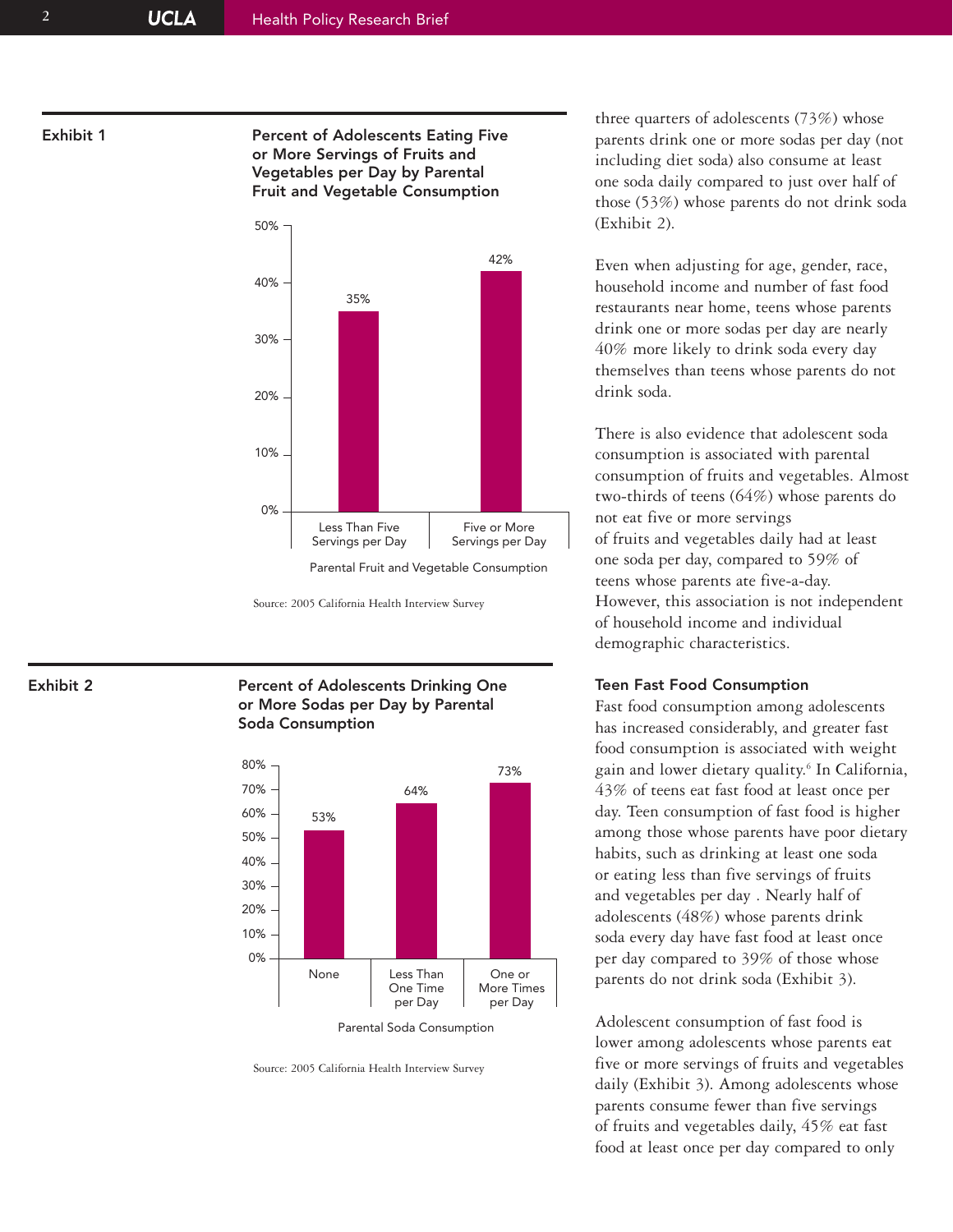

## Percent of Adolescents Eating Fast Food At Least Once per Day by Parental Soda and Exhibit 3 Fruit and Vegetable Consumption 48% 39% 39% 60% 50% 40% 44% 45%

Source: 2005 California Health Interview Survey

39% of those whose parents eat five or more servings of fruits and vegetables daily. Although adolescent consumption of fast food is related to parental consumption of soda and fruits and vegetables, these relationships are not independent of household income and individual demographic characteristics.

## Conclusions and Recommendations

In California, many adolescents drink soda and eat fast food every day but do not eat adequate amounts of fruits and vegetables. These eating patterns are linked with the eating patterns of their parents. Adolescents whose parents eat more fruits and vegetables in turn eat more fruits and vegetables themselves, drink less soda and eat fast food less often. In addition, adolescents whose parents drink soda also drink more soda themselves and eat fast food more often.

These findings suggest that improving parents' diets may help to improve the eating behavior of adolescents. Parents can influence their children's dietary habits positively

through serving as role models and through the food environment at home.<sup>7</sup> Promoting retail food environments that encourage healthy choices and supporting parents in modeling healthy behaviors can help both parents and adolescents to improve dietary behavior, and reduce risk for obesity and chronic disease. Policymakers and health educators can help alter these patterns by developing supportive environments at home, at school and in the community:

*• Promote food environments that encourage healthy eating.* Food environments can be improved by increasing the availability and affordability of healthy foods. Policies have already been adopted to limit the consumption of sodas in schools, and these policies are being expanded to require that foods sold in California schools adhere to nutritional guidelines. In addition, recent policy changes require restaurants to provide consumers with nutritional information on menus and menu boards, and the foods covered under

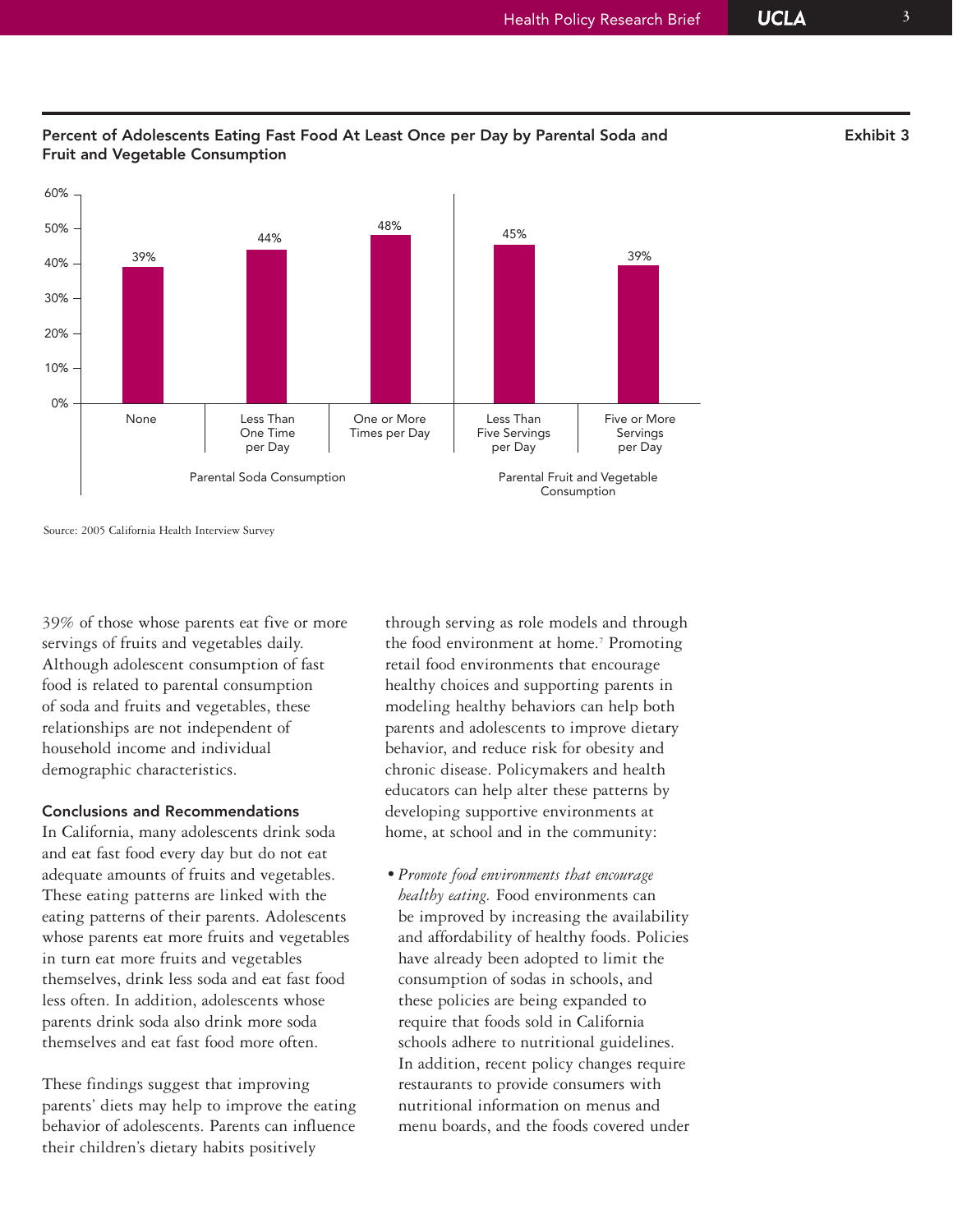the Special Supplemental Nutrition Program for Women, Infants, and Children (WIC) have been updated to include fresh fruits and vegetables, whole grain foods and low-fat dairy products. Additional efforts to improve the food environment could include expansion of access to fruits and vegetables in communities and at school; local area planning to increase the presence of supermarkets, farmer's markets, produce vendors and community gardens in inner city areas with limited consumer options; and addressing the relative affordability of healthier food options compared to less healthy options.

*• Support a home environment that encourages healthy eating.* Eating together as a family has been associated with better dietary behaviors and lower rates of obesity. 8 Family meal times can be facilitated through programs that support work/life balance such as flexible work hours. In addition, prepared food purchased outside of the home tends to be higher in fat, saturated fat and lower in nutrients than food prepared at home. <sup>9</sup> Policies that encourage families to eat food prepared at home more often could also be beneficial for dietary behaviors. Addressing the relative affordability of healthier food options compared to inexpensive and less healthy options typically offered at fast food outlets may help to encourage families to eat food that is prepared at home more often. Additionally, promoting policies that link the community food environment with the home environment can be particularly helpful. For example, policies that promote community and school gardens can increase the number of venues for growing food that families prepare for themselves as well as increase the availability of fresh produce. Finally, educating parents and children about how to prepare fresh produce can provide support for families who want to prepare food at home but may not know how to do so.

In spite of their growing independence, adolescents are influenced by their parents' lifestyles and behaviors. Parents, schools and the larger community can all play important roles in encouraging more healthful eating by adolescents.

## Data Source

All statements in this report that compare rates for one group with another group reflect statistically significant differences  $(p<0.05)$  unless otherwise noted. The findings in this brief are based on data from the 2005 California Health Interview Survey (CHIS 2005). CHIS 2005 completed interviews with over 4,000 adolescents and over 43,000 adults, drawn from every county in the state, in English, Spanish, Chinese (both Mandarin and Cantonese), Vietnamese and Korean. The California Health Interview Survey is a collaboration of the UCLA Center for Health Policy Research, California Department of Public Health, the California Department of Health Care Services and the Public Health Institute. Funding for the CHIS 2005 statewide survey was provided by the California Department of Health Care Services, The California Endowment, the National Cancer Institute, the Robert Wood Johnson Foundation, the California Children and Families Commission, the California Office of the Patient Advocate, the California Department of Mental Health, the Centers for Disease Control and Prevention (CDC) and Kaiser Permanente. For local funders and other information on CHIS, visit *www.chis.ucla.edu.* 

### Author Information

Allison L. Diamant, MD, MSHS, is an associate professor in the Division of General Internal Medicine and Health Services Research at the David Geffen School of Medicine at UCLA. Susan H. Babey, PhD, is a senior research scientist at the UCLA Center for Health Policy Research. Malia Jones, MPH, is a graduate student researcher at the UCLA Center for Health Policy Research. E. Richard Brown, PhD, is the director of the UCLA Center for Health Policy Research and a professor in the UCLA School of Public Health.

*(Continued on Page 5)*

**UCLA**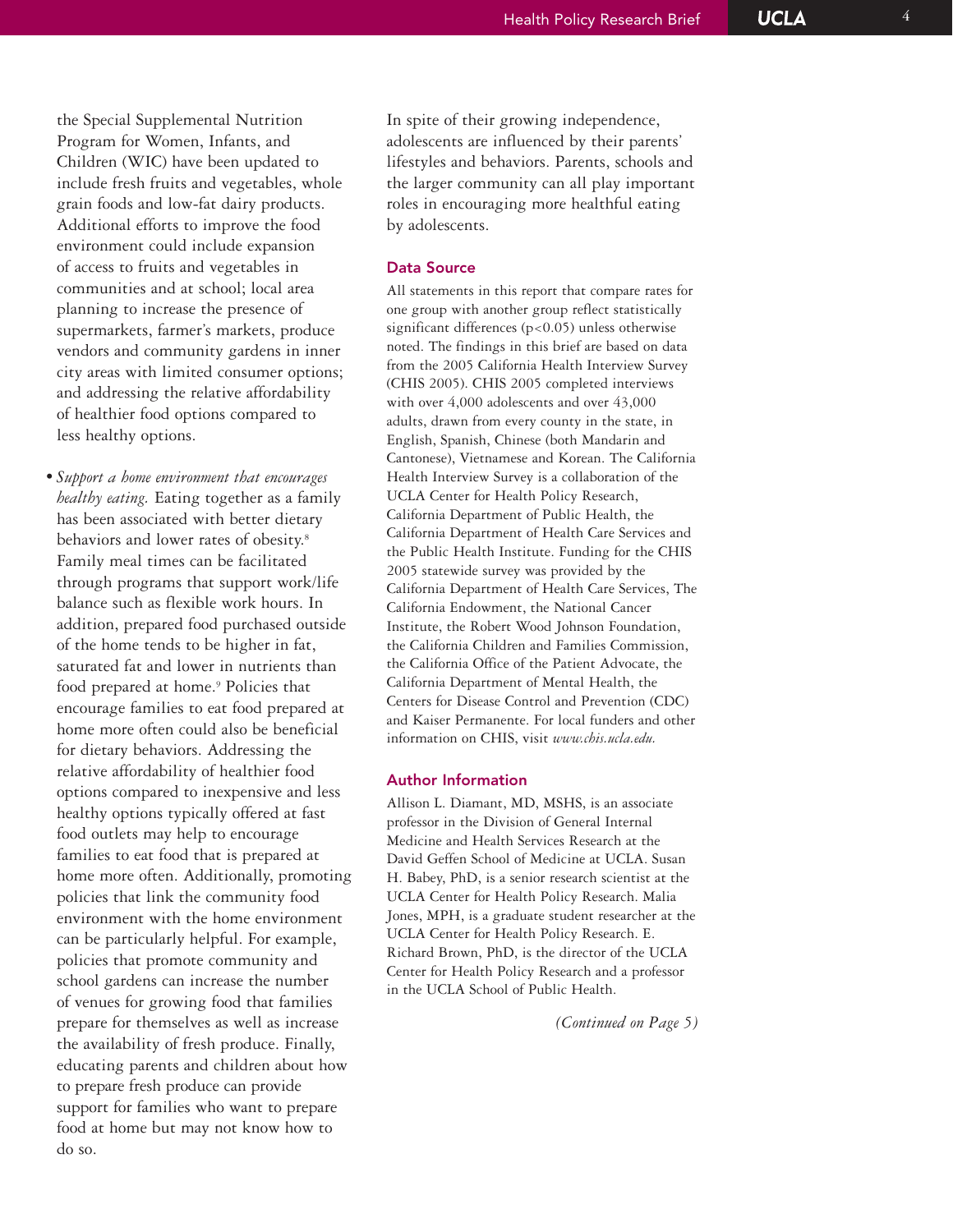## Acknowledgements

The authors wish to thank Winnie Huang, MS, Lijie Di, MS, Hongjian Yu, PhD, Jenny Chia, PhD, Gwen Driscoll and Celeste Maglan for their assistance. The authors would also like to thank the following individuals for their helpful comments: Harold Goldstein, DrPH, Executive Director, California Center for Public Health Advocacy; Sharon Sugerman, MS, RD, FADA, Cancer Control Branch, California Department of Public Health.

#### Suggested Citation

Diamant AL, Babey SH, Jones M and Brown ER. *Teen Dietary Habits Related to Those of Parents*. Los Angeles, CA: UCLA Center for Health Policy Research, 2009.

#### **Notes**

- Estimates of adolescent soda consumption are based on responses to the following question: "Yesterday, how many glasses or cans of soda, such as Coke, or other sweetened drinks such as fruit punch or Sunny Delight did you drink? Do not count diet drinks." Adolescent reports of the number of servings of fruit, vegetables and 100% fruit juice were combined to determined servings of fruits and vegetables. Estimates of adolescent fast food consumption are based on responses to the following question: "Yesterday, how many times did you eat fast food? Include fast food meals eaten at school, at home or at fast-food restaurants, carryout or drive thru."
- 2 Liu RH. Health benefits of fruit and vegetables are from additive and synergistic combinations of phytochemicals. *American Journal of Clinical Nutrition*. Sep 2003;78(3 Suppl):517S-520S. Lin B, Morrison RM. Higher fruit consumption linked with lower body mass index. *Food Review*. 2002;25:28-32. Rolls BJ, Ello-Martin JA, Tohill BC. What can intervention studies tell us about the relationship between fruit and vegetable consumption and weight management? *Nutrition Reviews*. 2004;62:1- 17. Hyson D. *The Health Benefits of Fruits and Vegetables: A Scientific Overview for Health Professionals*. Produce for Better Health Foundation; 2002.
- 3 U.S. Department of Health and Human Services and U.S. Department of Agriculture. *Dietary Guidelines for Americans*, 2005. 6th Edition, Washington, DC: U.S. Government Printing Office, January 2005. Note, the exact amount recommended varies depending on age, gender and physical activity levels.
	- Malik VS, Schulze MB, Hu FB. Intake of sugarsweetened beverages and weight gain: a systematic review. *American Journal of Clinical Nutrition*. 2006;84 (2):274 –288. James J, Thomas P, Cavan D, Kerr D. Preventing childhood obesity by reducing consumption of carbonated drinks: cluster randomised controlled trial [published correction appears in *British Medical Journal* . 2004;328(7450):1236]. *British Medical Journal* . 2004;328 (7450):1237. Harnack L, Stang J, Story M. Soft Drink Consumption Among U.S. Children and Adolescents: Nutritional Consequences. *Journal of the American Dietetic Association*. 1999;99(4):436-441.

5 Wang YC, Bleich SN, Gortmaker SL. Increasing Caloric Contribution From Sugar-Sweetened Beverages and 100% Fruit Juices Among U.S. Children and Adolescents, 1988-2004. *Pediatrics*. June 1, 2008 2008;121(6):e1604-1614. Wiecha JL, Finkelstein D, Troped PJ, Fragala M, Peterson KE. School Vending Machine Use and Fast-Food Restaurant Use Are Associated with Sugar-Sweetened Beverage Intake in Youth. *Journal of the American Dietetic Association* . 2006;106(10):1624-1630.

- 6 Nielsen SJ, Siega-Riz AM, Popkin BM. Trends in Food Locations and Sources among Adolescents and Young Adults. *Preventive Medicine*. 2002;35(2):107-113. Niemeier HM, Raynor HA, Lloyd-Richardson EE, Rogers ML, Wing RR. Fast Food Consumption and Breakfast Skipping: Predictors of Weight Gain from Adolescence to Adulthood in a Nationally Representative Sample. *Journal of Adolescent Health* . 2006;39(6):842-849. Schmidt M, Affenito SG, Striegel-Moore R, Khoury PR, Barton B, Crawford P, Kronsberg S, Schreiber G, Obarzanek E, Daniels S. Fast-food intake and diet quality in black and white girls: the National Heart, Lung, and Blood Institute Growth and Health Study. *Archives of Pediatrics & Adolescent Medicine*. Jul 2005;159(7):626-631. Taveras EM, Berkey CS, Rifas-Shiman SL, Ludwig DS, Rockett HR, Field AE, Colditz GA, Gillman MW. Association of consumption of fried food away from home with body mass index and diet quality in older children and adolescents. *Pediatrics*. Oct 2005;116(4):e518-524.
- 7 Campbell KJ, Crawford DA, Ball K. Family food environment and dietary behaviors likely to promote fatness in 5–6 year old children. *International Journal of Obesity* 2006; 30:1272–80. Baranowski T, Cullen WK, Branowski J. Psychosocial correlates of dietary intake: advancing dietary intervention. *Annual Review of Nutrition* 1999; 19:17–40.
- 8 Neumark-Sztainer D, Hannan PJ, Story M, Croll J, Perry C. Family meal patterns: associations with sociodemographic characteristics and improved dietary intake among adolescents. *Journal of the American Dietetic Association*. Mar 2003;103(3):317-322. Taveras EM, Rifas-Shiman SL, Berkey CS, Rockett HR, Field AE, Frazier AL, Colditz GA, Gillman MW. Family dinner and adolescent overweight. *Obesity Research*. May 2005;13(5):900-906.
- 9 French SA, Story M, Neumark-Sztainer D, Fulkerson JA, Hannan P. Fast food restaurant use among adolescents: associations with nutrient intake, food choices and behavioral and psychosocial variables. *International Journal of Obesity and Related Metabolic Disorders*. Dec 2001;25(12):1823-1833. Taveras EM, Berkey CS, Rifas-Shiman SL, et al. Association of consumption of fried food away from home with body mass index and diet quality in older children and adolescents. *Pediatrics*. Oct 2005;116(4):e518-524.